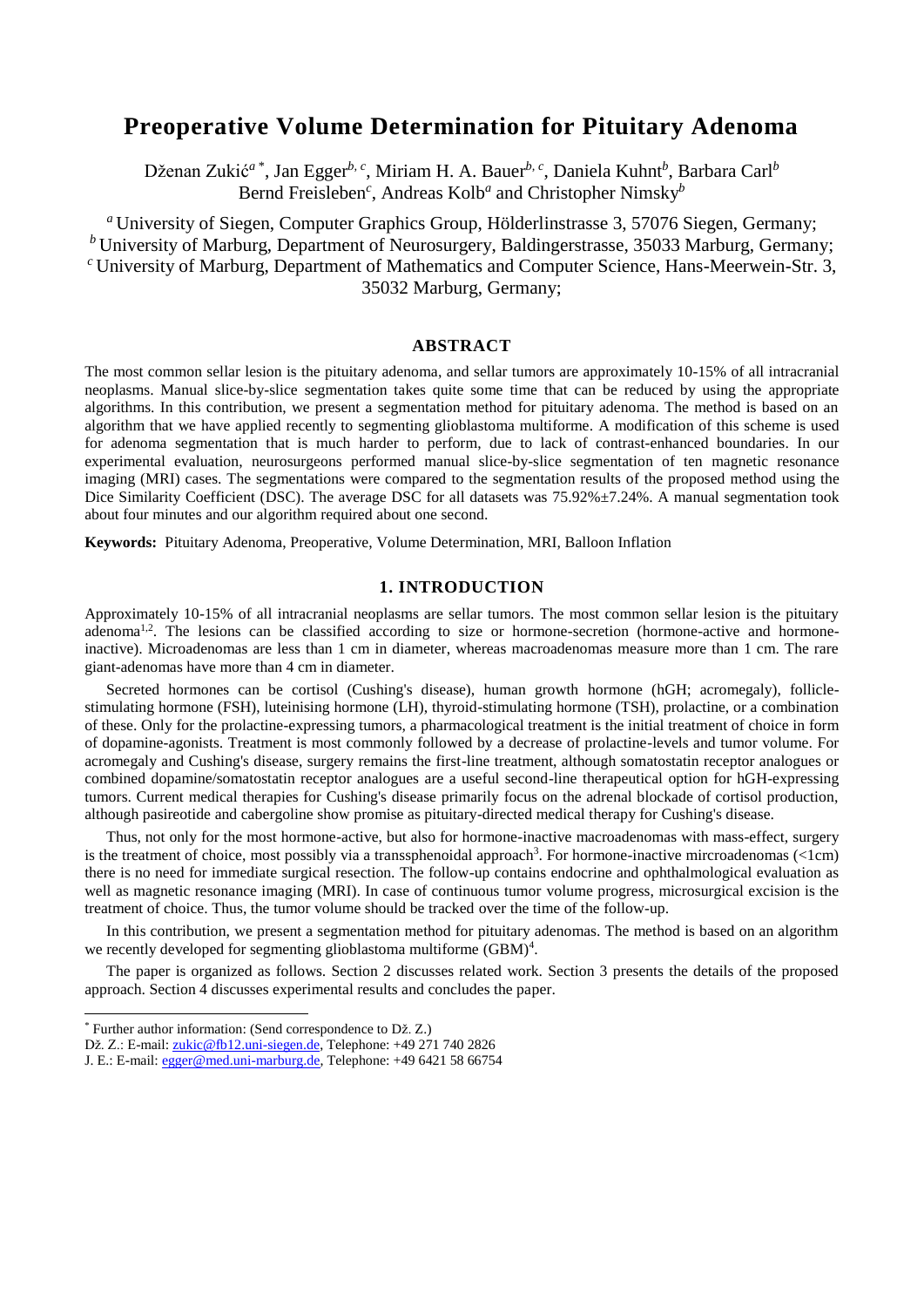#### **2. RELATED WORK**

Several algorithms have already been proposed for segmenting brain tumors in MRI (magnetic resonance images). A relatively recent overview of some deterministic and statistical approaches is given by Angelini et al.<sup>5</sup>. Most of these approaches are region-based; more recent ones are based on deformable models and include edge-information.

Neubauer et al.<sup>6</sup> and Wolfsberger et al.<sup>7</sup> introduce STEPS, a virtual endoscopy system designed to aid surgery of pituitary tumors. STEPS uses a semi-automatic segmentation method that is based on the so-called watershed-frommarkers technique. The watershed-from-markers technique uses manually defined markers in the object of interest and the background. A memory efficient and fast implementation of the watershed-from-markers algorithm – also extended to  $3D$  – has been developed by Felkel et al.<sup>8</sup>.

Descoteaux et al.<sup>9</sup> have proposed a novel multi-scale sheet enhancement measure and have applied it to paranasal sinus bone segmentation. The measure has the essential properties to be incorporated in the computation of anatomical models for the simulation of pituitary surgery.

Egger et al.<sup>10</sup> have recently presented a graph-based method for pituitary adenoma segmentation. The method starts by setting up a directed and weighted 3D graph from a user-defined seed point that is located inside the pituitary adenoma. To set up the graph, the method samples along rays that are sent through the surface points of a polyhedron with the seed point as the center. After graph construction, the minimal cost closed set on the graph is computed via a polynomial time s-t  $cut<sup>11</sup>$ .

## **3. METHOD**

The proposed method is initialized by an approximate outline on a slice near the center of the tumor, which is drawn by the user (Figures 1 and 2). From this user input the following initial information is obtained:

- 1. Center of the tumor: The X and Y coordinates are calculated as the center of boundary-enclosed area, and the Z coordinate is the index of the selected slice.
- 2. The minimum and maximum intensities of voxels of interest: Intensities of interest are all those within the boundary on the selected slice, ignoring the few highest and lowest percent in order to account for noise.
- 3. The average "radius": The average distance from the center to the boundary of a sphere-like object is a dimensionality-invariant measure – it is the same in 2D (slice) and 3D (whole volume), e.g. the radius of a circle is equal to the radius of the sphere made by rotating that circle around its diameter.

The algorithm starts with a small triangular surface mesh, i.e. a triangulated cube that turns into a sphere after a few iterations, at the approximate center of the tumor. This mesh is enlarged using balloon inflation forces<sup>12</sup>, enforcing a star-shaped<sup>†</sup> geometry. Since the vertices are moved only into regions with an intensity of interest, the mesh is not inflated beyond the glioma boundary. The

l



Fig. 1: An example of an initialization, shown in yellow.

segmentation is finished when the user-initialized "radius" is reached, or when the maximum number of iterations is exceeded (if the segmentation has converged sooner than estimated).

<sup>†</sup> A star-shaped object is an object in which a point (the center) exists that can be connected with every surface point by a straight-line segment, and all points of those straight-line segments lie entirely within the object. A star is a representative 2D example of this class of objects. All convex objects are also star-shaped objects (but not vice versa).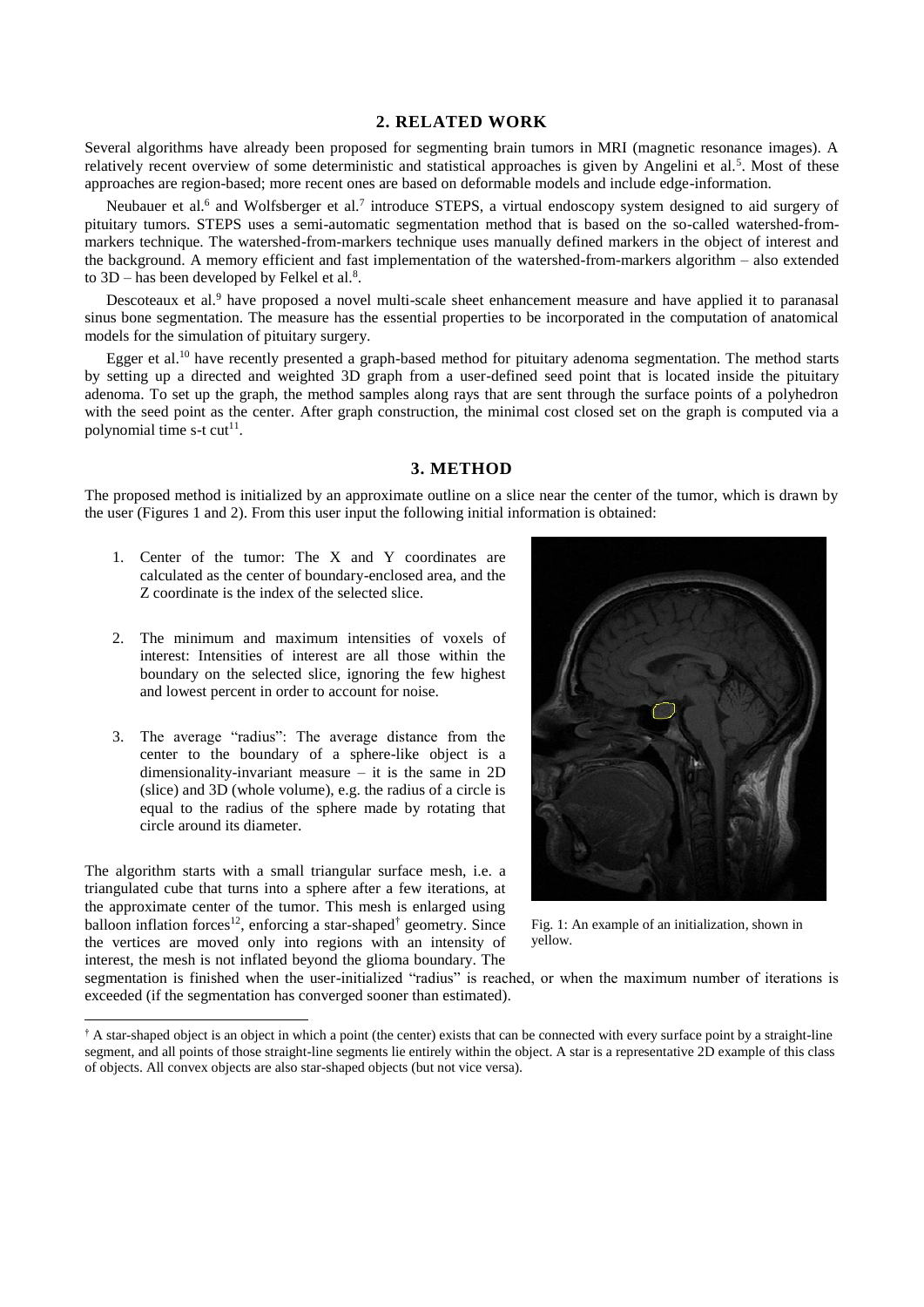

Fig. 2: User initialization (yellow outline) superimposed onto nine magnetic resonance imaging acquisitions of pituitary adenoma datasets that have been used for evaluation of the proposed method (the tenth is shown in Figure 1).

The following steps are performed iteratively:

1. Split polyhedron edges that are S times longer than mean voxel spacing (geometrical mean of spacing in X, Y and Z direction). We used S=2.95. This parameter influences the smoothness of the mesh, as well as precision and speed of the segmentation, and it is thus a tuning parameter. S should not be smaller than the voxel spacing, since this would waste computing power and counteract the smoothness enforcement (see steps 3 and 4).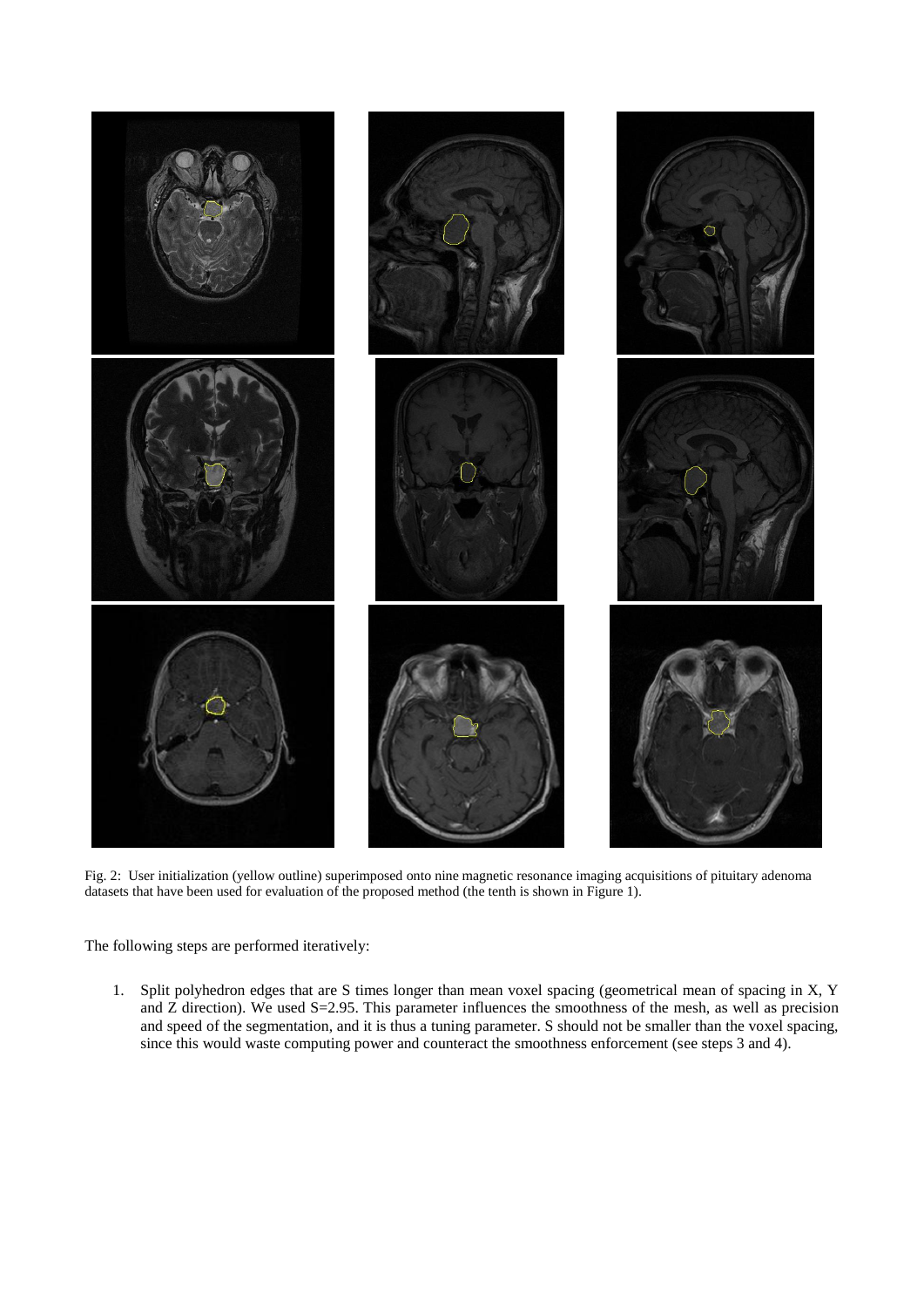- 2. Compute per-vertex surface normals and curvature estimates. Since we use a relatively large S, we can estimate the curvature relying on the 1-neighborhood of the vertex. With smaller S, the curvature estimate should rely on larger vertex neighborhoods.
- 3. Move vertices outwards (inflate the mesh):
	- a. Surface orientation: Take into consideration the cosine of the angle (φ) between center-vertex vector  $(d_{cv})$  and surface normal vector  $(\overrightarrow{n_v})$  for each vertex. The greater the angle, the lower the inflation speed. This slows down the inflation when the mesh starts adapting to the shape of the boundary.
	- b. Surface curvature: The higher the curvature, the lower the inflation speed, thus the inflation speed is lower for vertices near feature points (ridges, valleys, peaks and dents).
	- c. If a vertex can be moved, it is moved in the direction of center-vertex vector (thus maintaining the star shape). The vertex cannot be moved if the destination voxel has intensity outside the range of interest (contents of the user-drawn boundary). Otherwise, if the destination voxel intensity is higher than or close to the maximum intensity this vertex has encountered recently, the vertex can be displaced. This favors more common boundaries with lower intensity surrounding tissues. The displacement amount is adjusted by inflation speed factor (Figures 3 and Figure 4).
- 4. Smooth the surface of the polyhedron slightly. This is required to overcome noisy voxels, which would otherwise prevent inflation of the mesh beyond them, even if they are in the middle of the tumor. This way we do not need to denoise the input dataset, which is a computationally expensive operation. We also know that the surface of the tumor is smooth.



Fig. 3: Mesh properties relevant for movement of each vertex. Fig. 4: Effect of moving a vertex outwards.

## **4. RESULTS AND CONCLUSION**

The presented approach was realized in C++ and the automatic segmentation in our implementation took about one second per dataset (about 30 seconds including the time it takes to locate the file, draw an outline, execute segmentation and extract a marching cubes isosurface) on an Intel Core i7-920 CPU (2.66 GHz) with a GeForce 8800GTX graphics card on Windows7 x64. The evaluation set consisted of eight T1 weighted and two T2 weighted images. 9 images had a slice resolution of 512x512 (and between 13 and 80 slices), and one had a resolution of 256x256x160. Note that the increase of the size in image regions unrelated to the tumor (scan of entire head instead of only the segment that contains the tumor) does not affect the segmentation speed.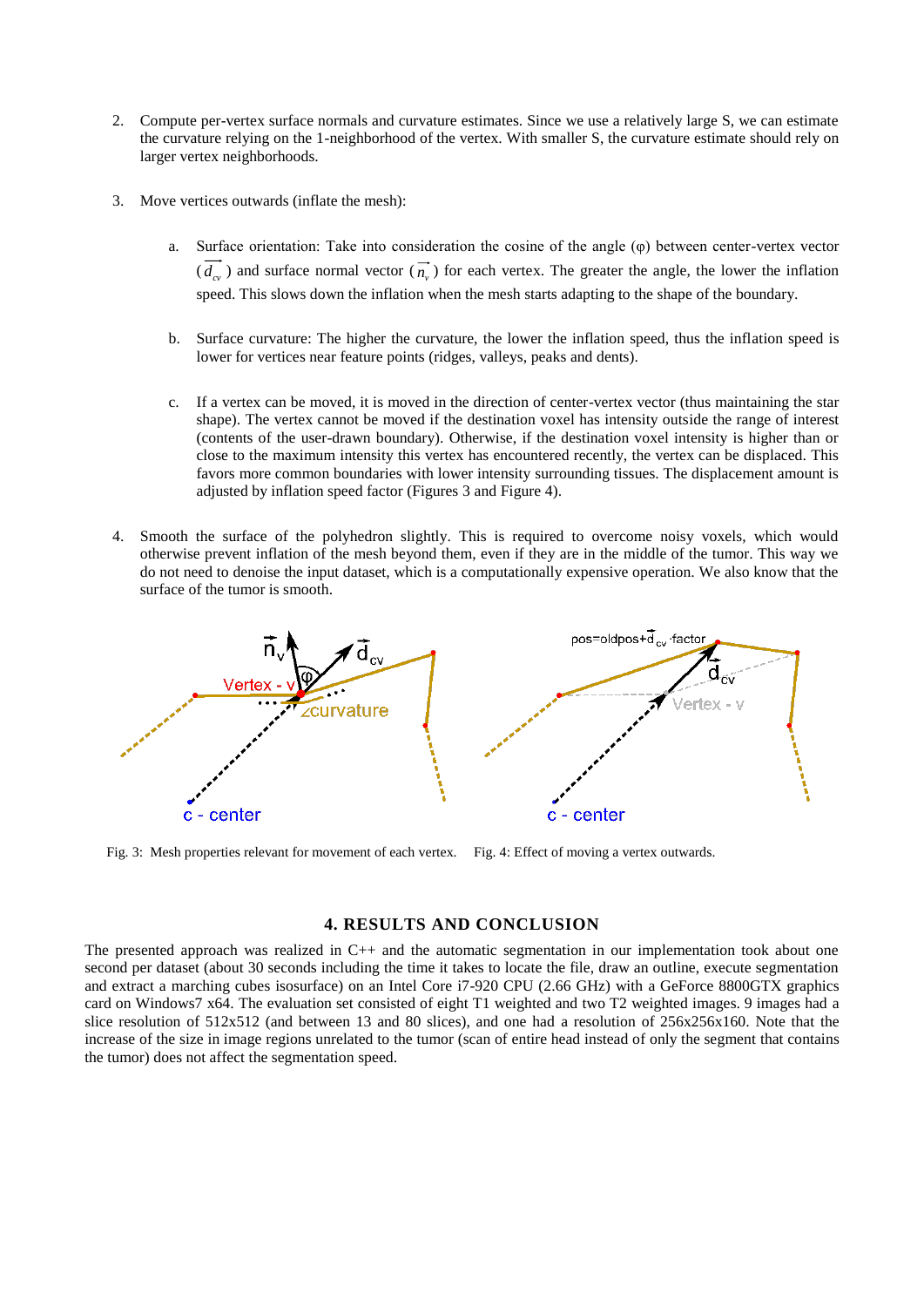To evaluate the approach, neurological surgeons with several years of experience in the resection of brain tumors performed manual slice-by-slice segmentation of ten pituitary adenomas. Afterwards, the manual segmentations were compared with the segmentation results of the proposed method via the Dice Similarity Coefficient  $(DSC)^{13, 14}$ . The Dice Similarity Coefficient is the relative volume overlap between A and R, where A and R are the binary masks from the automatic (A) and the reference (R) segmentation.  $V(\cdot)$  is the volume (in cm<sup>3</sup> ) of voxels inside the binary mask, by means of counting the number of voxels, then multiplying with the voxel size:

$$
DSC = \frac{2 \cdot V(A \cap R)}{V(A) + V(R)} \quad (1)
$$

The average DSC for all datasets was 75.92%±7.24% (minimum 63.74 and maximum 86.08, see Table 1 for details). Compared to a manual segmentation that took, on the average, 3.91±0.54 minutes, the segmentation in our implementation required about one second.



Fig. 5: Resulting segmentation superimposed into semi-transparent cutout of the dataset, which corresponds to Figure 1.

|                  | Volume of tumor (cm <sup>3</sup> ) |                 | <b>Number of voxels</b> |           | $\overline{\text{DSC}}$ (%) | manual seg.     |
|------------------|------------------------------------|-----------------|-------------------------|-----------|-----------------------------|-----------------|
|                  | manual                             | algorithm       | manual                  | algorithm |                             | time (min)      |
| min              | 0.84                               | 0.6             | 4492                    | 3525      | 63.74                       |                 |
| max              | 15.57                              | 13.05           | 106151                  | 88986     | 86.08                       |                 |
| $\mu(\pm\sigma)$ | $6.30 \pm 4.07$                    | $4.69 \pm 3.58$ | 47462.7                 | 34317.8   | $75.92 \pm 7.24$            | $3.91 \pm 0.54$ |

Table 1: Summary of results: min., max., mean  $\mu$  and standard deviation  $\sigma$  for ten pituitary adenomas.

Figures 1 and 2 show the user initializations (yellow outline) that have been superimposed onto a slice of the magnetic resonance imaging acquisitions of all ten pituitary adenoma datasets. The shown slices are the ones user selected as approximately central to the tumor. The segmentation results for the ten pituitary adenoma datasets are presented in Figures 5 and 6, by visualizing them as a three-dimensional closed surface model (yellow) faded into the corresponding MRI dataset (the order in Figure 6 corresponds to Figure 2).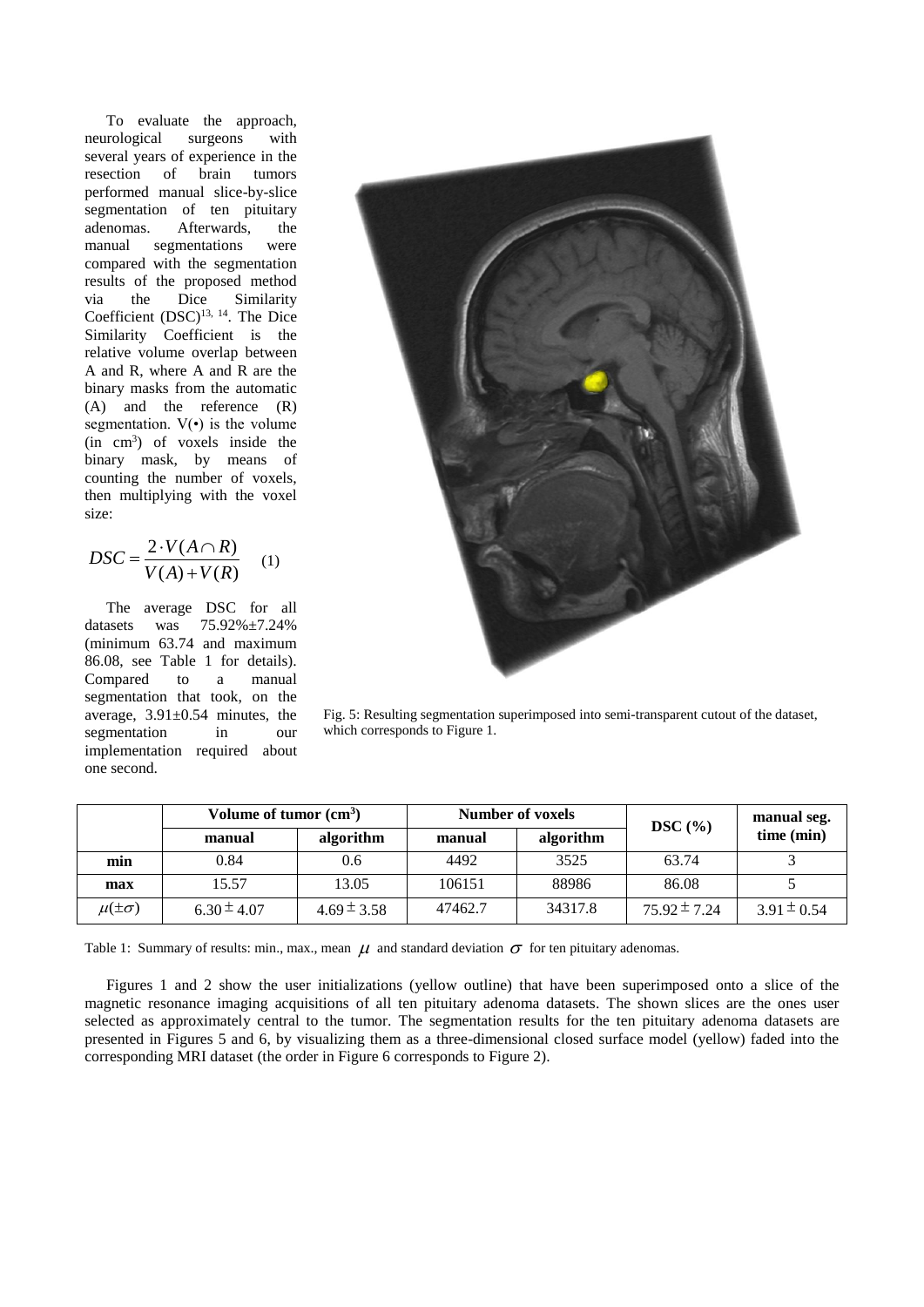In conclusion, the proposed method can be used to augment the manual segmentation, reducing the work to contour corrections where necessary. It imposes no special preprocessing requirements, executes very quickly on modern hardware, and provides decent results. However, there are several areas of future work. For example, some parameter specifications of the proposed algorithm can be automated and we want to exchange the contour initialization with a single user-defined seed point that is placed in the pituitary adenoma. Additionally, we plan a comparison of the segmentation results with a recently introduced approach for spherically and elliptically shaped objects<sup>15, 16</sup> that has also been used for pituitary adenoma segmentation $10$ .



Fig. 6: Resulting segmentations as 3D models (yellow) superimposed into nine magnetic resonance imaging acquisitions of pituitary adenomas (the tenth is shown in Figure 5). The order corresponds to the user initializations presented in Figure 2.